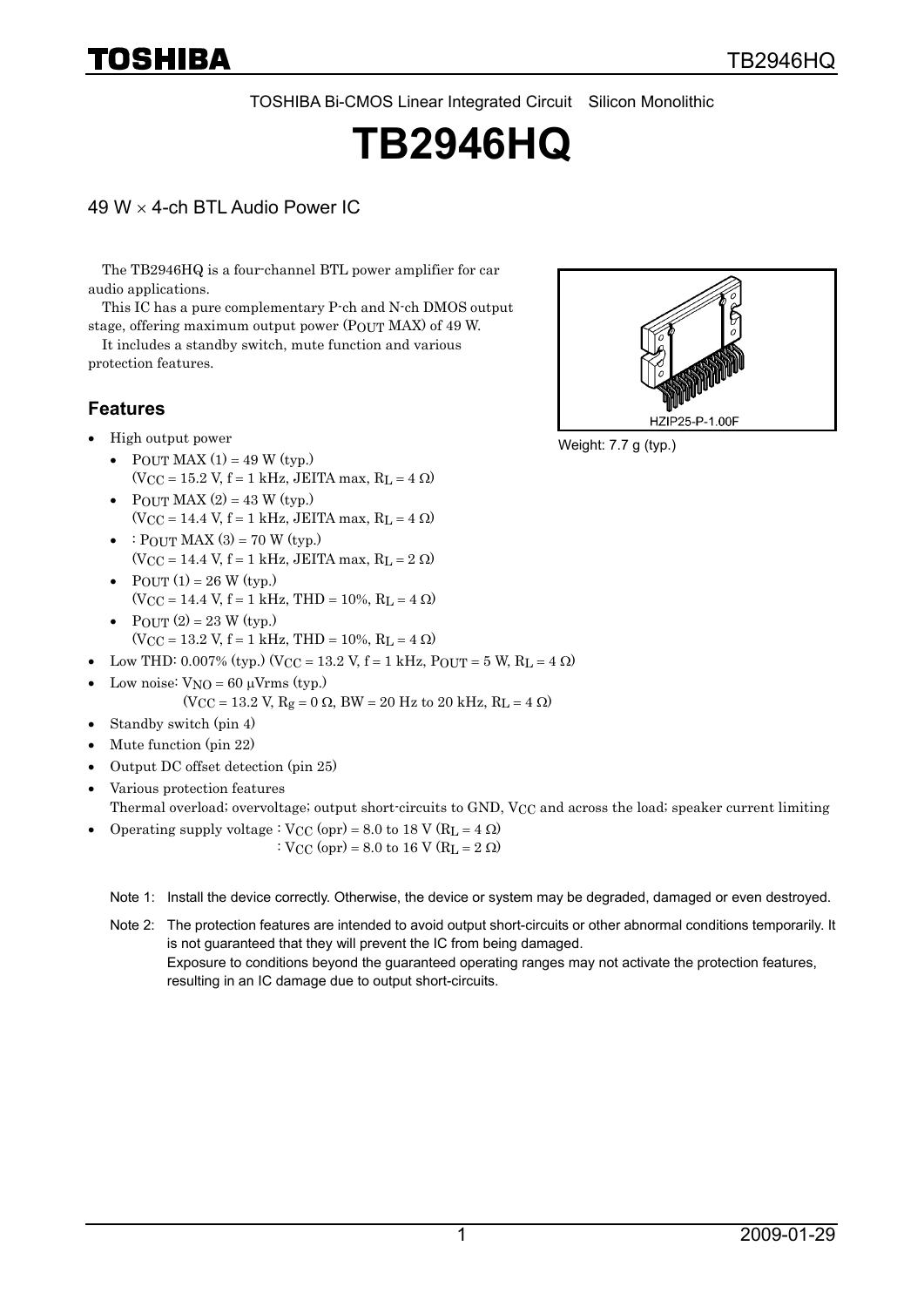### **Block Diagram**



Some of the functional blocks, circuits or constants may be omitted from the block diagram or simplified for explanatory purposes.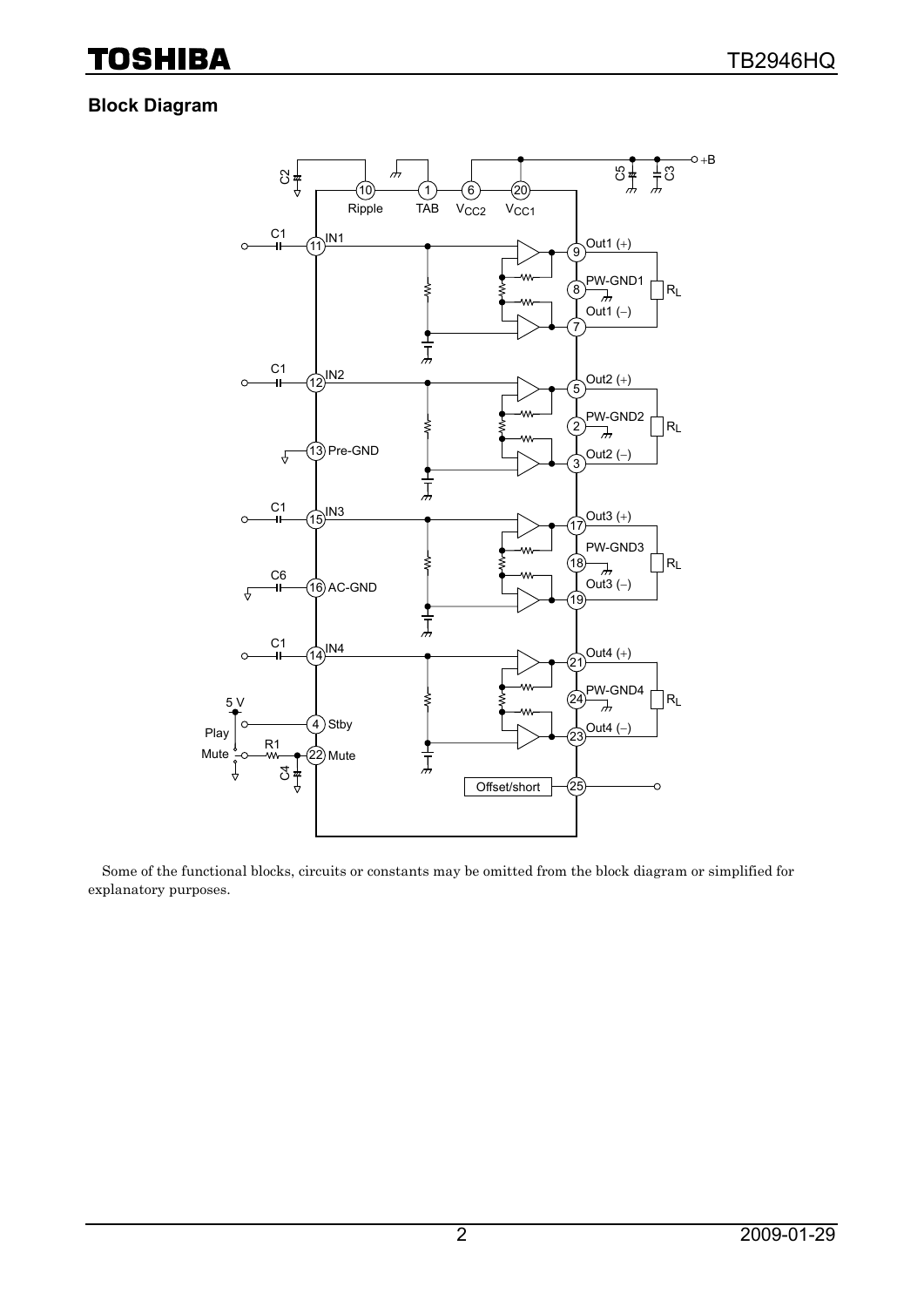#### **Detailed Description**

#### **1. Standby Switch (pin 4)**

The power supply can be turned on or off via pin 4 (Stby). The threshold voltage of pin 4 is set at about 3 VBE (typ.). The power supply current is about 0.01  $\mu$ A (typ.) in the standby state.

#### **Standby Control Voltage (V<sub>SB</sub>): Pin 4**

| Standby | Power | $V_{SB} (V)$        |
|---------|-------|---------------------|
| OΝ      | OFF   | $0$ to $0.9$        |
| OFF     | ΩN    | 2.9 to $V_{\rm CC}$ |



**Figure 1 Setting Pin 4 High Turns on Power** 

Check the pop levels when the time constant of pin 4 is changed.

#### **Benefits of the Standby Switch**

- (1) VCC can be directly turned on or off by a microcontroller, eliminating the need for a switching relay.
- (2) Since the control current is minuscule, a low-current-rated switching relay can be used.



**Figure 2 Standby Switch**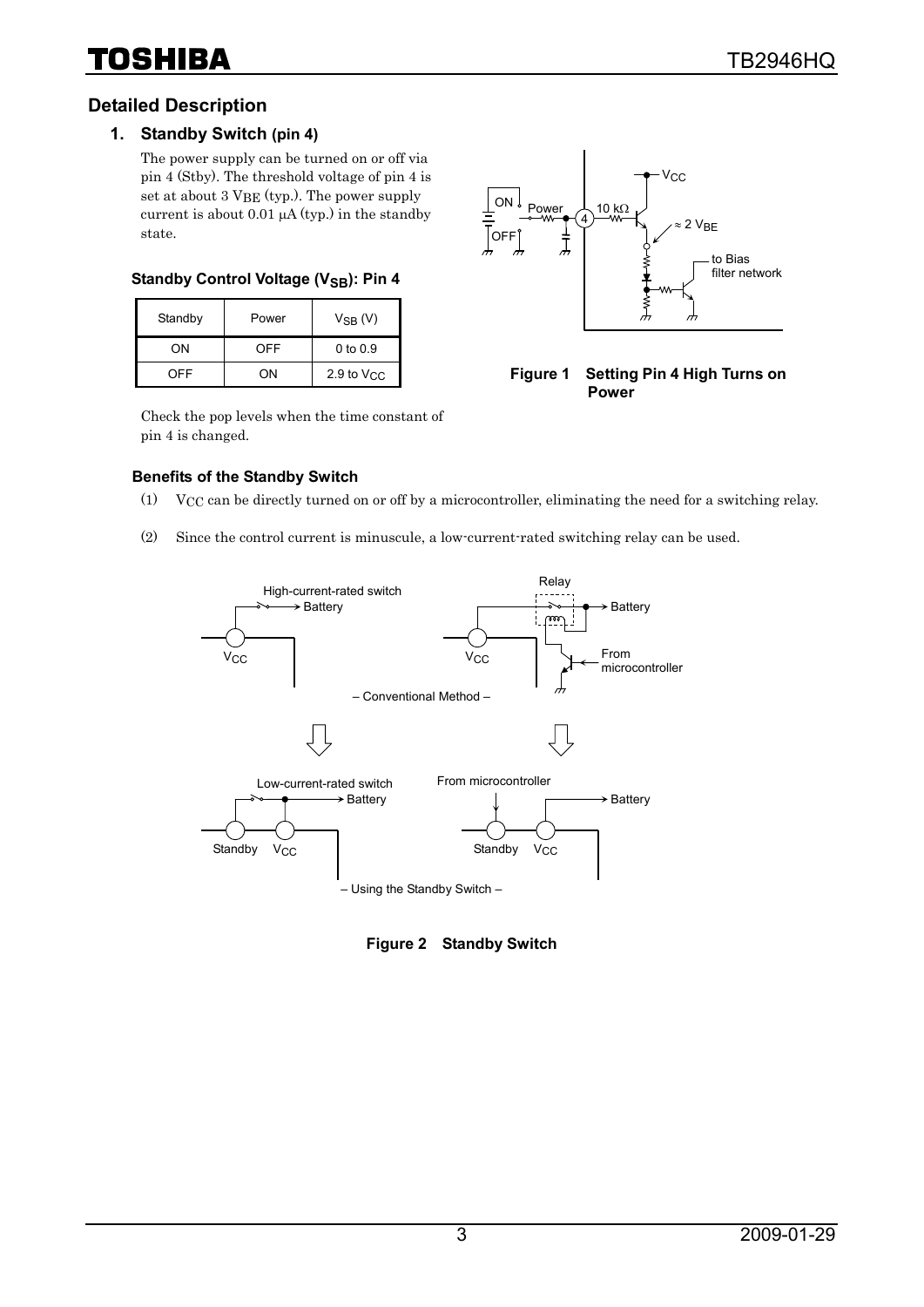#### **2. Mute Function (pin 22)**

The audio mute function is enabled by setting pin 22 Low. R1 and C4 determine the time constant of the mute function. The time constant affects pop noise generated when power or the mute function is turned on or off; thus, it must be determined on a per-application basis. (Refer to Figures 3 and 4.) The value of the external pull-up resistor is determined, based on pop noise value.

 For example, when the control voltage is changed from 5 V to 3.3 V, the pull-up resistor should be:  $3.3$  V /  $5$  V  $\times$  47 kΩ = 31 kΩ





 $ATT - V_{MUTE}$ 

Figure 3 Mute Function Figure 4 Mute Attenuation – V<sub>MUTE</sub> (V)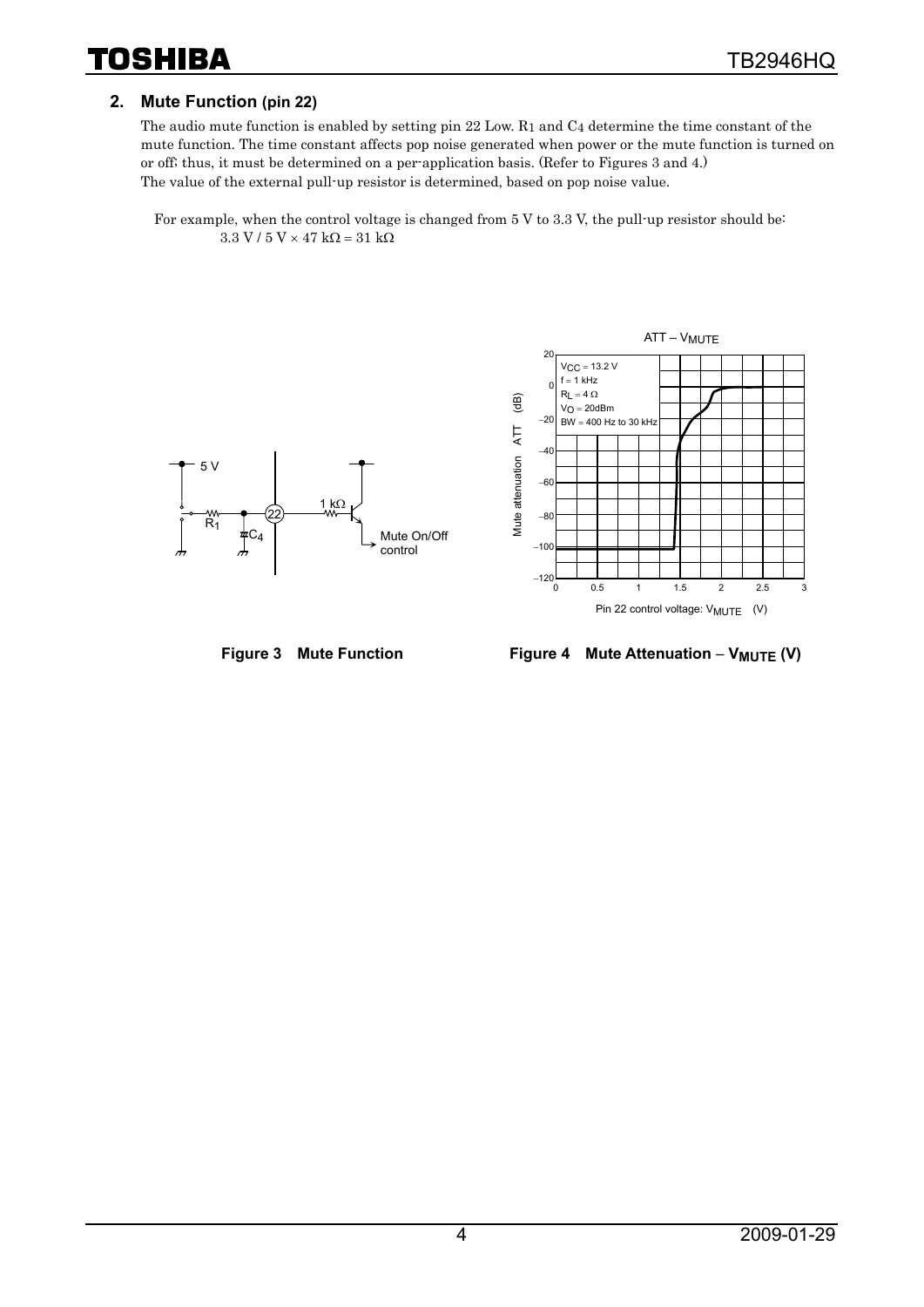#### **3. DC Offset Detection**

The purpose of the integrated DC offset detector is to avoid an anomalous DC offset on the outputs, produced by the input capacitor due to leakage current or short-circuit.





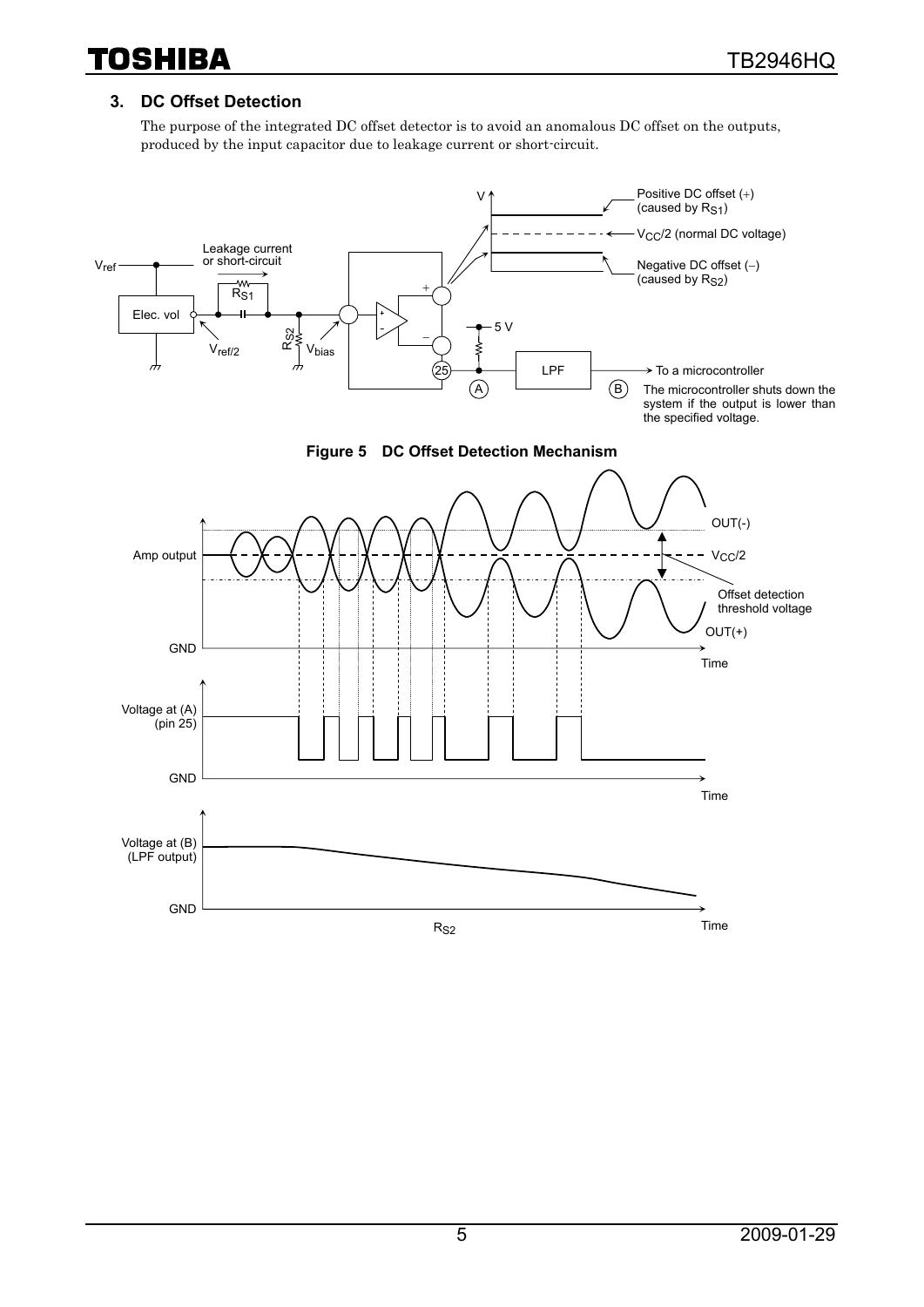reliability.

#### **4. Layer Short Detection**

The TB2946HQ may be properly connected to a load such as a  $4-\Omega$  speaker, but one of the speaker lines may be shorted to ground through a low-impedance path. The TB2946HQ can detect such a condition.



**Figure 6 Layer Short** 

As is the case with output DC offset detection, pin 25 is also activated when there is a short on one of the speaker lines as shown above. The detection impedance is 3.3Ω (typ.). This feature allows detection of a short-circuit through a low-impedance path other than the speaker impedance. It helps to avoid speaker damage in case of anomalous system conditions and improve system



**Figure 7 Typical Detection Impedance vs Junction Temperature (Intended as a Guide)** 

Note 3: The detection impedance varies with temperature, as shown above. Experiment with actual hardware.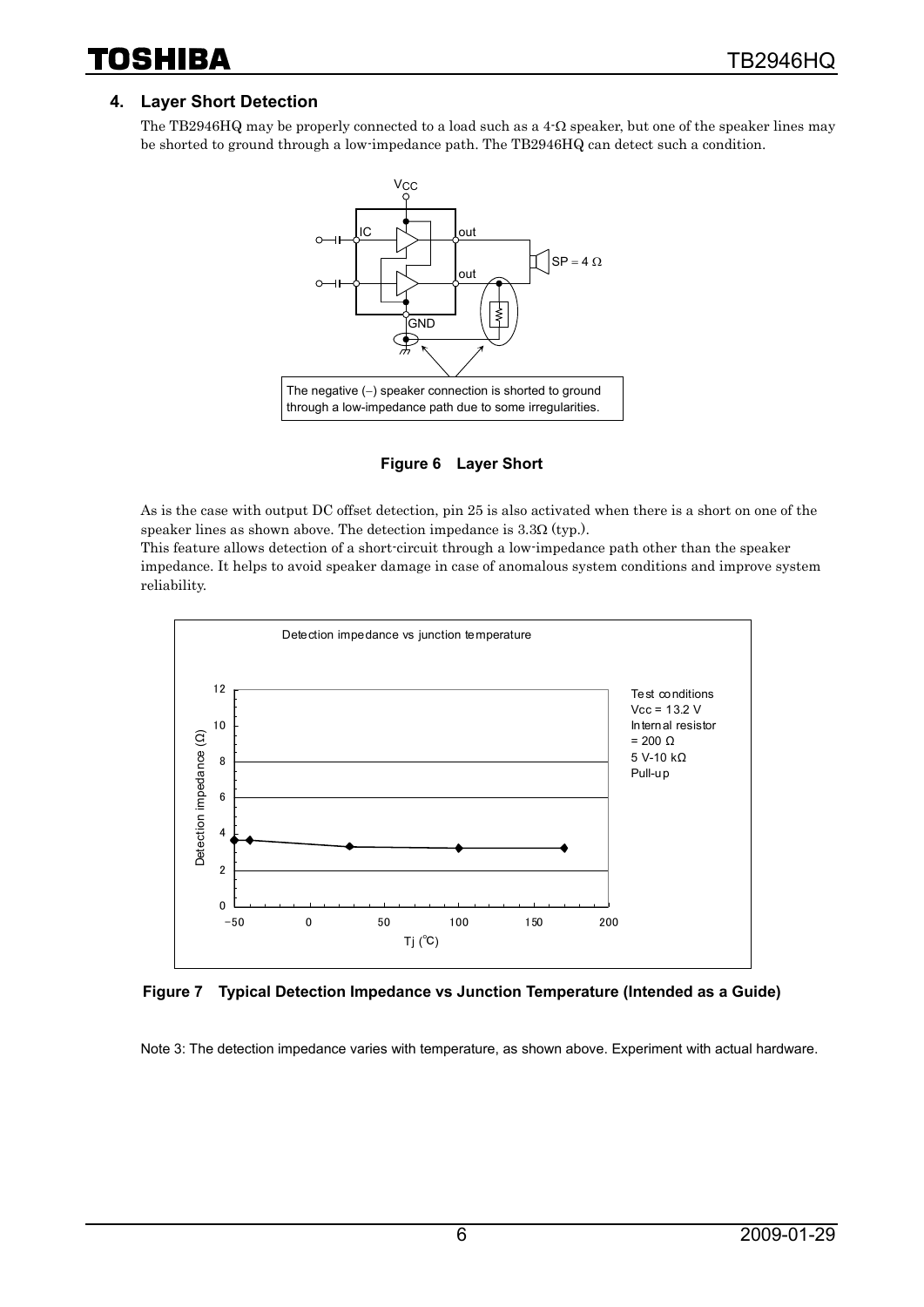#### **5. Pop Noise Suppression**

Since the TB2946HQ uses the AC-GND pin (pin 16) as the common input reference voltage pin for all amplifiers, the ratio of the input capacitance (C1) to the AC-to-GND capacitance (C6) should be 1:4. Also, if power is removed before C1 and C6 are completely charged, pop noise will be generated because of unbalanced DC currents.

To avoid this problem, it is recommended to use a larger capacitor as C2 to increase the charging times of C1 and C6. Note, however, that C2 also affects the time required from power-on to audio output.

The pop noise generated by the muting and unmuting of the audio output varies with the time constant of C4. A larger capacitance reduces the pop noise, but increases the time from when the mute control signal is applied to C4 to when the mute function is enabled.

Caution for use : We propose that C2 value are adjustable from  $10\mu$ F to  $47\mu$ F at the turn-on timing.

|                    | Recommended  |                                                | Effects                                                                       | <b>Notes</b>                                                                |                                                             |
|--------------------|--------------|------------------------------------------------|-------------------------------------------------------------------------------|-----------------------------------------------------------------------------|-------------------------------------------------------------|
| Component<br>Value |              | Purpose                                        | When lower than<br>recommended value                                          |                                                                             |                                                             |
| C <sub>1</sub>     | $0.22 \mu F$ | To eliminate DC                                | Cut-off frequency is<br>increased.                                            | Cut-off frequency is reduced.                                               | Pop noise is<br>generated<br>when $V_{CC}$ is<br>turned on. |
| C <sub>2</sub>     | $10 \mu F$   | To reduce ripple                               | Powering on/off is faster.                                                    | Powering on/off is slower.                                                  |                                                             |
| C <sub>3</sub>     | $0.1 \mu F$  | To provide<br>sufficient<br>oscillation margin | Reduces noise and provides sufficient oscillation margin                      |                                                                             |                                                             |
| C <sub>4</sub>     | $1 \mu F$    | To reduce pop<br>noise                         | High pop noise. Duration until<br>mute function is turned on/off<br>is short. | Low pop noise. Duration until<br>mute function is turned on/off<br>is long. |                                                             |
| C <sub>5</sub>     | 3900 µF      | Ripple filter                                  | Power supply humming and ripple filtering.                                    |                                                                             |                                                             |
| C <sub>6</sub>     | $1 \mu F$    | Common<br>reference voltage<br>for all input   | Pop noise is suppressed when $C1$ : $C6 = 1:4$ .                              |                                                                             | Pop noise is<br>generated<br>when $V_{CC}$ is<br>turned on. |

#### **6. External Component Constants**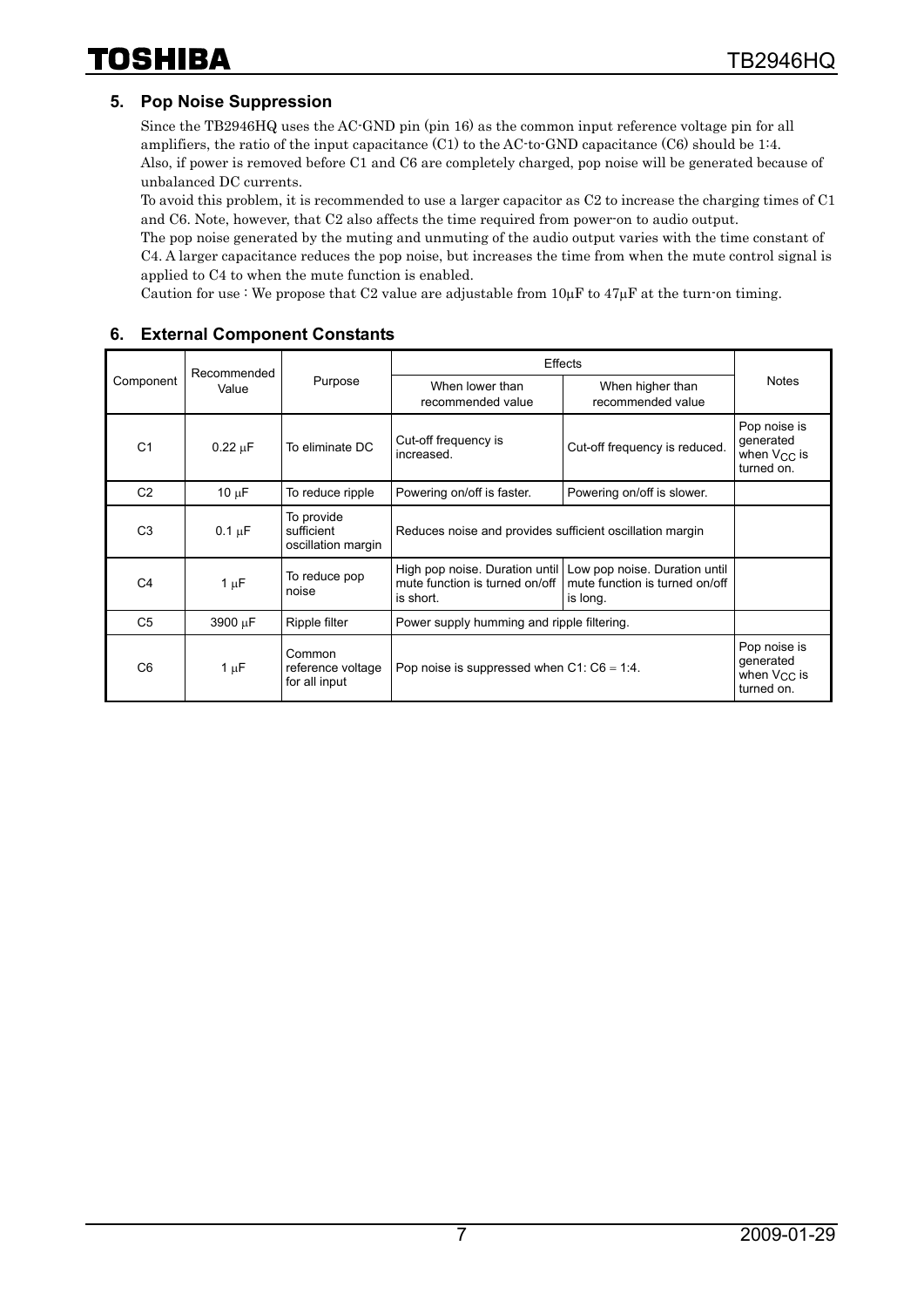### **Absolute Maximum Ratings (Ta** = **25°C)**

| Characteristics             | Symbol                      | Rating       | Unit |
|-----------------------------|-----------------------------|--------------|------|
| Peak supply voltage (0.2 s) | $V_{CC}$ (surge)            | 50           | v    |
| DC supply voltage           | $V_{CC}$ (DC)               | 25           | v    |
| Operating supply voltage    | $V_{CC}$ (opr)              | 18           | v    |
| Output current (peak)       | $I_{\Omega}$ (peak)         | 9            | A    |
| Power dissipation           | $P_D$ (Note 4)              | 125          | W    |
| Operating temperature       | $\mathsf{T}_{\mathsf{opr}}$ | $-40$ to 85  | °C   |
| Storage temperature         | $\mathsf{T}_{\mathsf{stq}}$ | $-55$ to 150 | °C   |

Note 4: Package thermal resistance  $\theta_{i-T} = 1^{\circ}$ C/W (typ.) (Ta = 25°C, with infinite heat sink)

The absolute maximum ratings of a semiconductor device are a set of specified parameter values that must not be exceeded during operation, even for an instant.

If any of these ratings are exceeded during operation, the electrical characteristics of the device may be irreparably altered and the reliability and lifetime of the device can no longer be guaranteed.

Moreover, any exceeding of the ratings during operation may cause breakdown, damage and/or degradation in other equipment. Applications using the device should be designed so that no absolute maximum rating will ever be exceeded under any operating conditions.

Before using, creating and/or producing designs, refer to and comply with the precautions and conditions set forth in this document.

#### **Electrical Characteristics (VCC** = **13.2 V, f** = **1 kHz, RL** = **4** Ω**, Ta** = **25°C unless otherwise specified)**

| Characteristics                 | Symbol                   | Test<br>Circuit          | <b>Test Condition</b>                                                         | Min                      | Typ.                     | Max                      | Unit   |  |
|---------------------------------|--------------------------|--------------------------|-------------------------------------------------------------------------------|--------------------------|--------------------------|--------------------------|--------|--|
| Quiescent supply current        | Icco                     |                          | $V_{IN} = 0$                                                                  | $\overline{\phantom{0}}$ | 160                      | 320                      | mA     |  |
|                                 | $P_{\text{OUT}}$ MAX (1) |                          | $V_{\rm CC}$ = 15.2 V, max POWER                                              |                          | 49                       |                          |        |  |
|                                 | P <sub>OUT</sub> MAX (2) |                          | $V_{CC}$ = 14.4 V, max POWER                                                  | $\overline{\phantom{0}}$ | 43                       |                          |        |  |
| Output power                    | $P_{OUT}$ MAX (3)        | $\overline{\phantom{0}}$ | $V_{CC}$ = 14.4 V, max POWER<br>$RL = 2 \Omega$                               |                          | 70                       |                          | W      |  |
|                                 | $P_{OUT}(1)$             |                          | $V_{CC}$ = 14.4 V, THD = 10%                                                  |                          | 26                       |                          |        |  |
|                                 | $P_{OUT} (2)$            | $\qquad \qquad$          | $THD = 10%$                                                                   | 21                       | 23                       |                          |        |  |
| Total harmonic distortion       | <b>THD</b>               |                          | $P_{OUT} = 5 W$                                                               |                          | 0.007                    | 0.07                     | $\%$   |  |
| Voltage gain                    | G <sub>V</sub>           | $\qquad \qquad$          | $V_{OUT} = 0.775$ Vrms                                                        | 25                       | 26                       | 27                       | dB     |  |
| Channel-to-channel voltage gain | $\Delta G_V$             |                          | $V_{\text{OUT}} = 0.775 \text{ V} \text{rms}$                                 | $-1.0$                   | 0                        | 1.0                      | dB     |  |
| Output noise voltage            | $V_{NO}$ (1)             |                          | $R_q = 0 \Omega$ , DIN45405                                                   |                          | 60                       |                          | μVrms  |  |
|                                 | $V_{NO}$ $(2)$           |                          | $R_q = 0 \Omega$ ,<br>$B\bar{W}$ = 20 Hz to 20 kHz                            |                          | 60                       | 70                       |        |  |
| Ripple rejection ratio          | R.R.                     | $\overline{\phantom{0}}$ | $f_{rip} = 100 \text{ Hz}, R_g = 620 \Omega$<br>$V_{\text{rip}}$ = 0.775 Vrms | 50                       | 65                       | $\overline{\phantom{0}}$ | dB     |  |
| Crosstalk                       | C.T.                     |                          | $R_q = 620 \Omega$<br>$P_{OUT} = 4 W$                                         |                          | 80                       |                          | dB     |  |
| Output offset voltage           | <b>VOFFSET</b>           | $\overline{\phantom{0}}$ |                                                                               | $-90$                    | 0                        | 90                       | mV     |  |
| Input resistance                | $R_{IN}$                 | $\overline{\phantom{0}}$ |                                                                               | $\overline{\phantom{0}}$ | 90                       | $\overline{\phantom{0}}$ | kΩ     |  |
| Standby current                 | $I_{SB}$                 |                          | Standby condition,<br>$V4 = 0, V22 = 0$                                       |                          | 0.01                     | 1                        | μA     |  |
| Standby control voltage         | $V_{SB}$ H               | $\overline{\phantom{0}}$ | POWER: ON                                                                     | 2.9                      |                          | $V_{CC}$                 | $\vee$ |  |
|                                 | $V_{SB}$ L               | $\qquad \qquad$          | POWER: OFF                                                                    | $\Omega$                 |                          | 0.9                      |        |  |
|                                 | $V_M H$                  | $\overline{\phantom{0}}$ | <b>MUTE: OFF</b>                                                              | 2.9                      | $\overline{\phantom{0}}$ | 6.0                      | $\vee$ |  |
| Mute control voltage            | $V_M L$                  | $\overline{\phantom{0}}$ | MUTE: ON, $R_1 = 47$ k $\Omega$                                               | 0                        |                          | 0.9                      |        |  |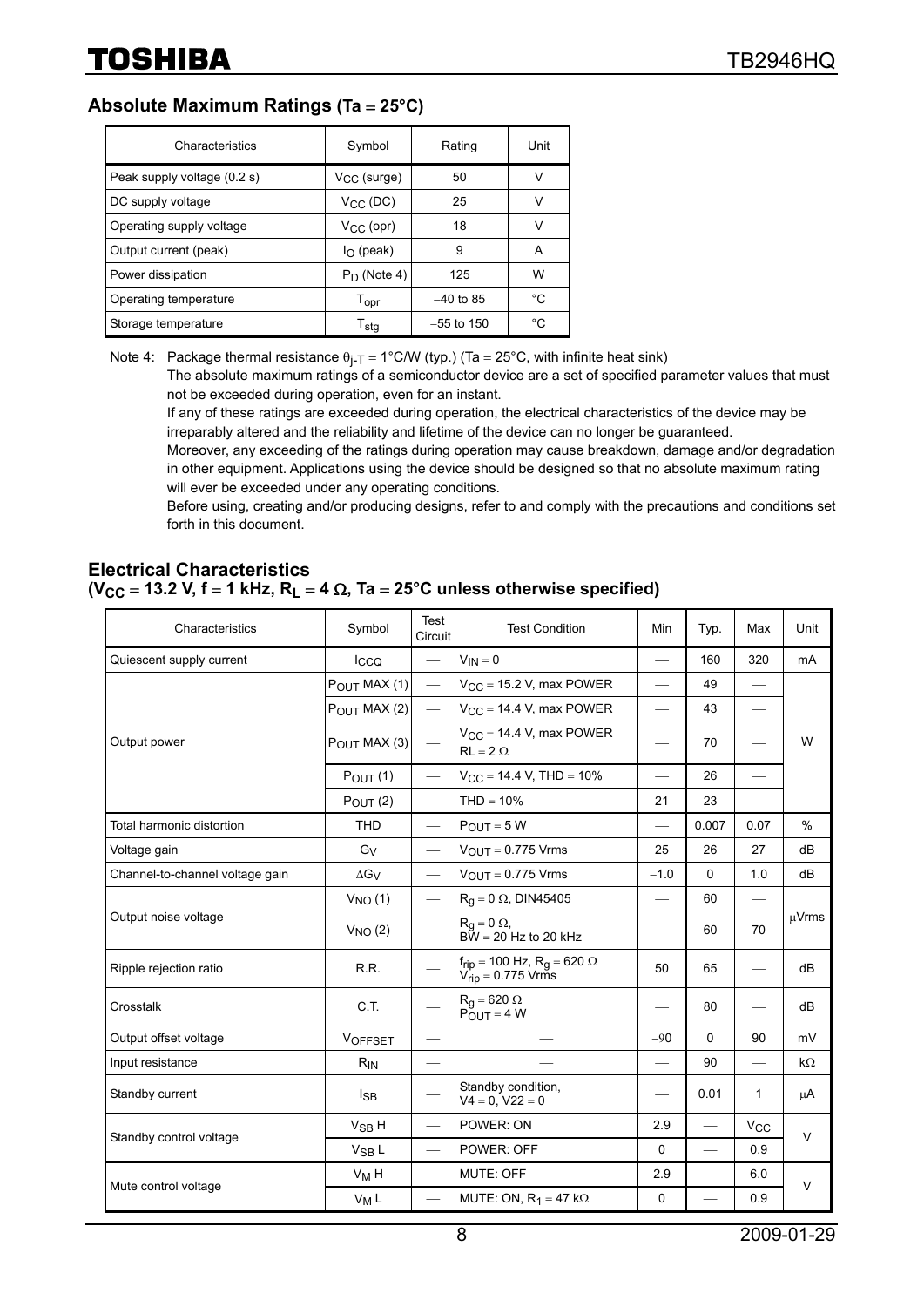### TB2946HQ

| Characteristics                                              | Symbol               | Test<br>Circuit | <b>Test Condition</b>                                                                                                             | Min    | Typ.   | Max  | Unit |
|--------------------------------------------------------------|----------------------|-----------------|-----------------------------------------------------------------------------------------------------------------------------------|--------|--------|------|------|
| Mute attenuation                                             | ATT <sub>M</sub>     |                 | MUTE: ON、DIN AUDIO<br>$V_{\text{OUT}} = 7.75 \text{ Vrms} \rightarrow \text{Mute: OFF}$                                           | 85     | 100    |      | dB   |
| Upper cut-off frequency                                      | $F_{th}$             |                 | $G_V = 26dB$ , $-3dB$                                                                                                             |        | 250    |      | kHz  |
| DC offset threshold voltage                                  | $V_{\text{off-set}}$ |                 | Rpull-up = 10 k $\Omega$ , +V = 5.0 V<br>$Out(+)-Out(-)$                                                                          | $+1.0$ | $+1.5$ | ±2.0 | v    |
| Layer short detection impedance                              | R half-short         |                 | Rpull-up = 10 k $\Omega$ , +V = 5.0 V<br>channel $(+)$ or $(-)$ shorted to<br>GND, when between $R_s$<br>impedance output to GND. |        | 3.3    |      | Ω    |
| Pin 25 saturation voltage<br>(at each detector ON condition) | P25-Sat              |                 | Rpull-up = 10 k $\Omega$ , +V = 5.0 V<br>$(pin 25 = low)$                                                                         |        | 100    | 500  | v    |

#### **Test Circuit**



Components in the test circuit are only used to determine the device characteristics. It is not guaranteed that the system will work properly with these components.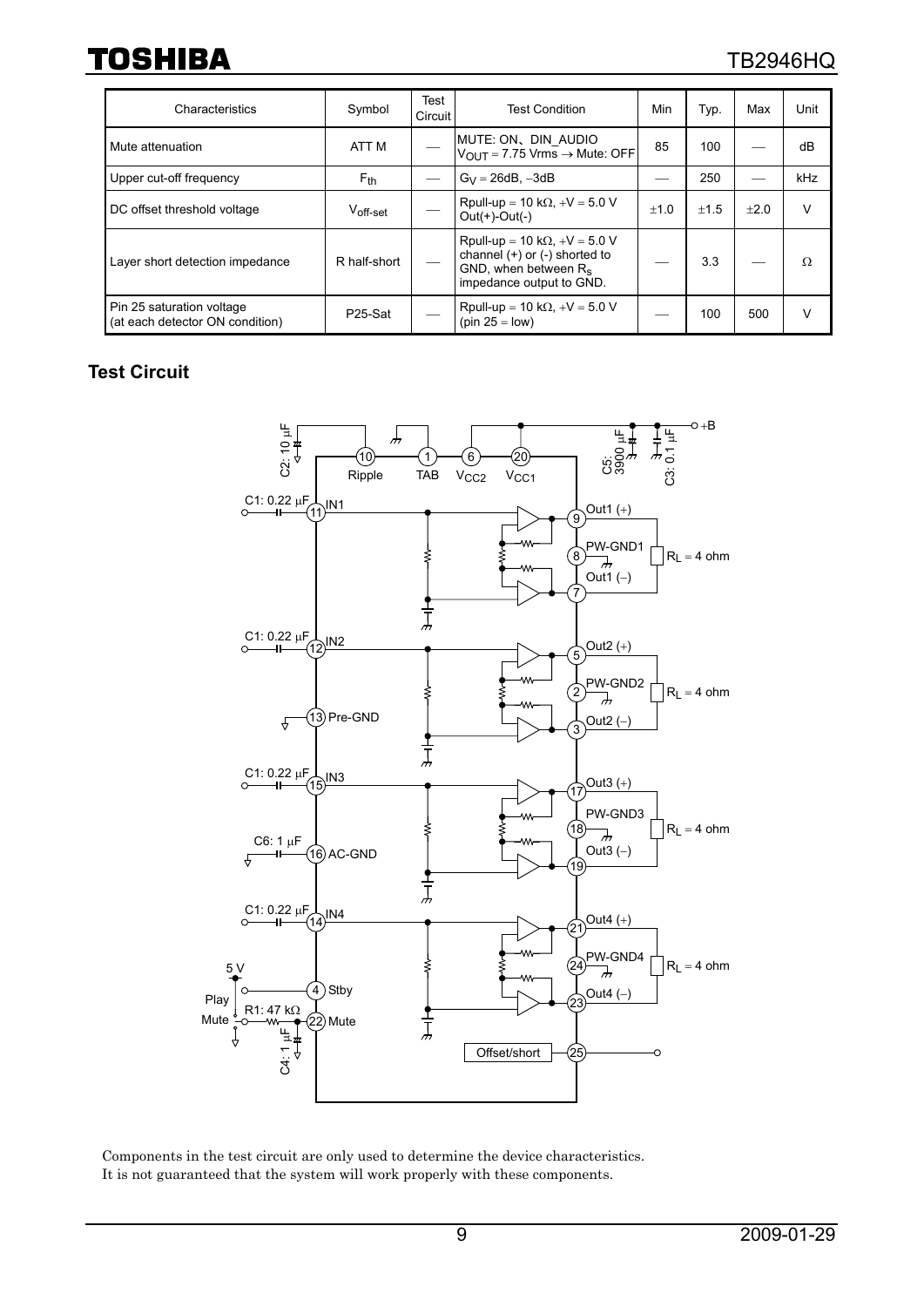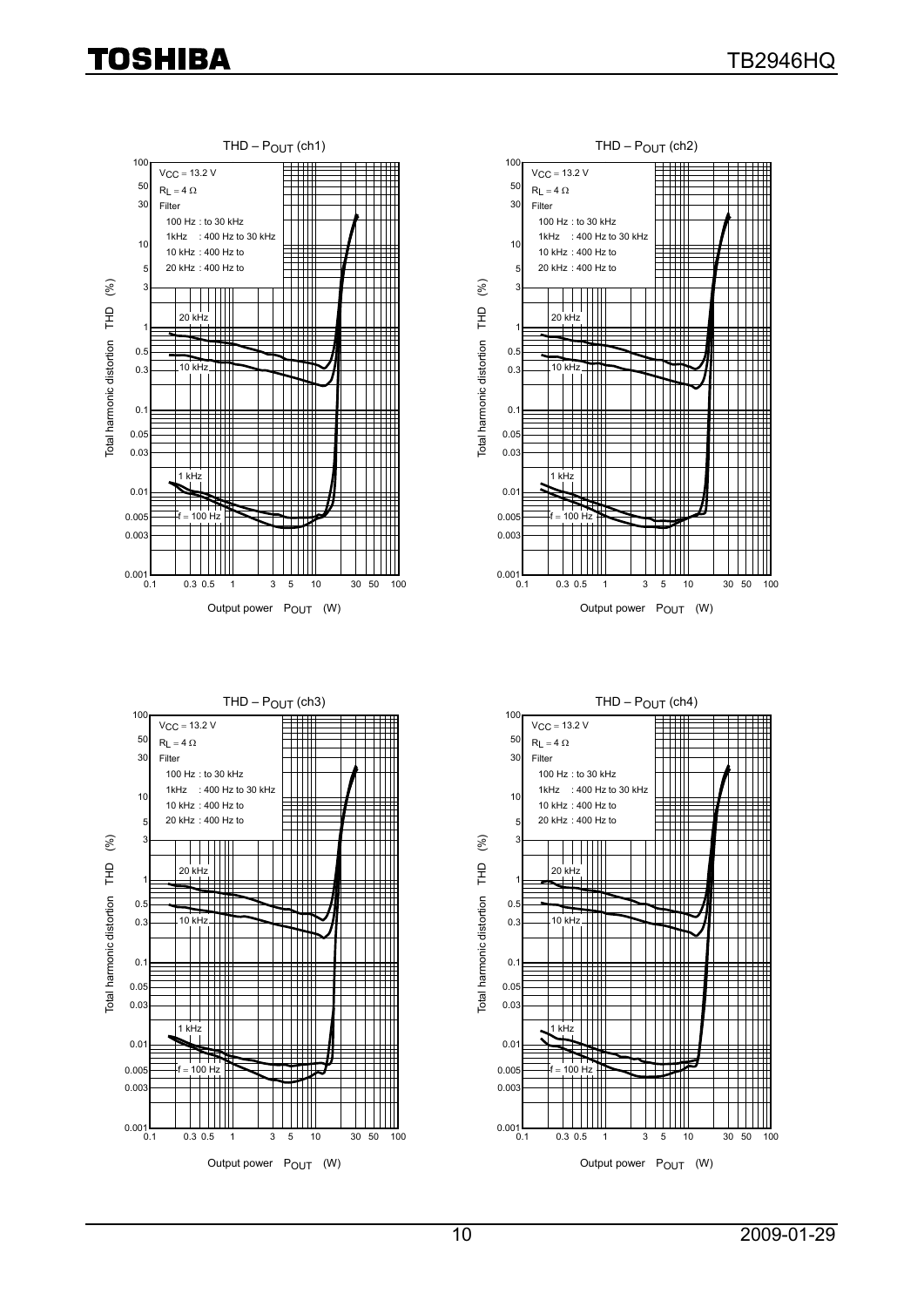



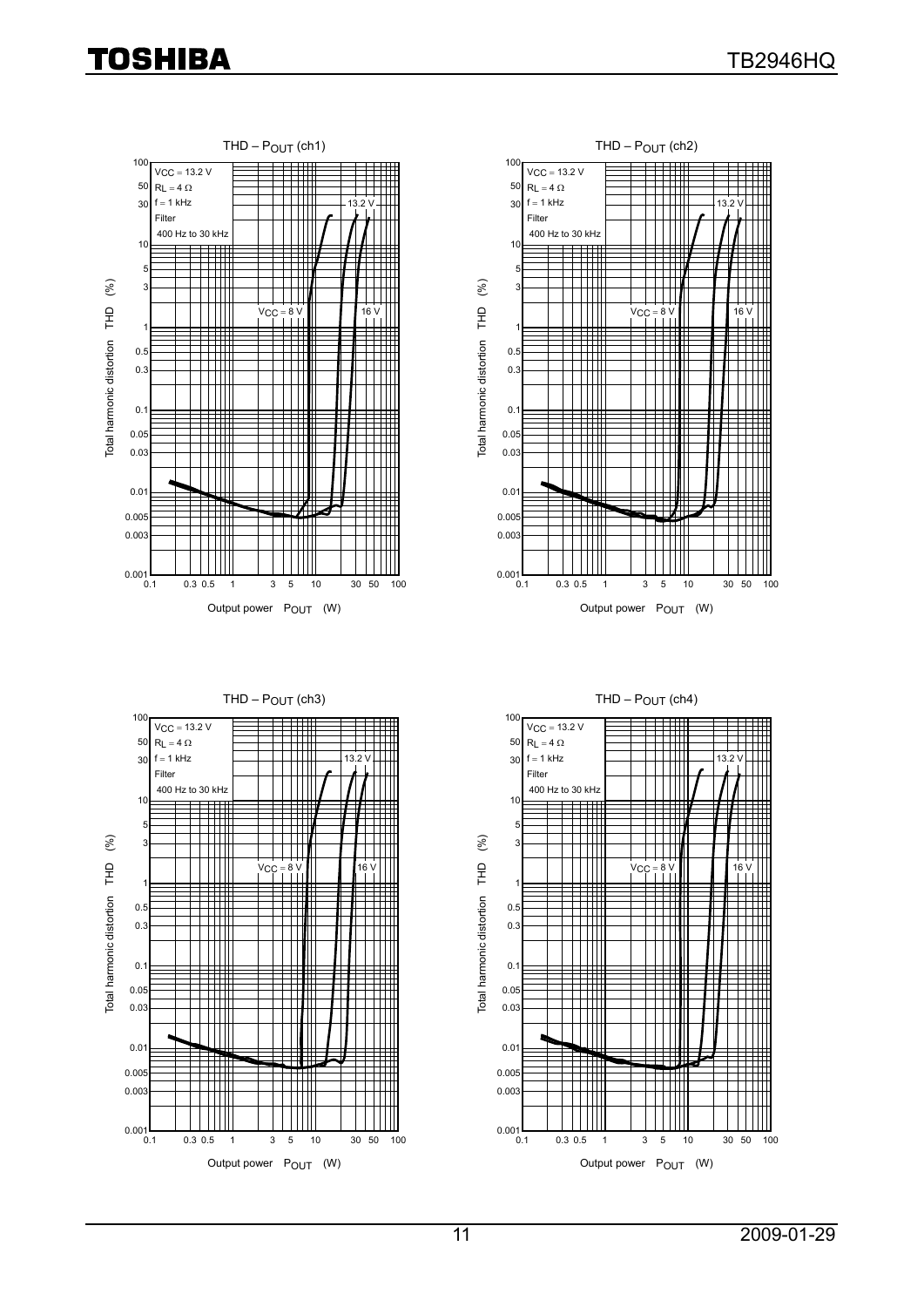





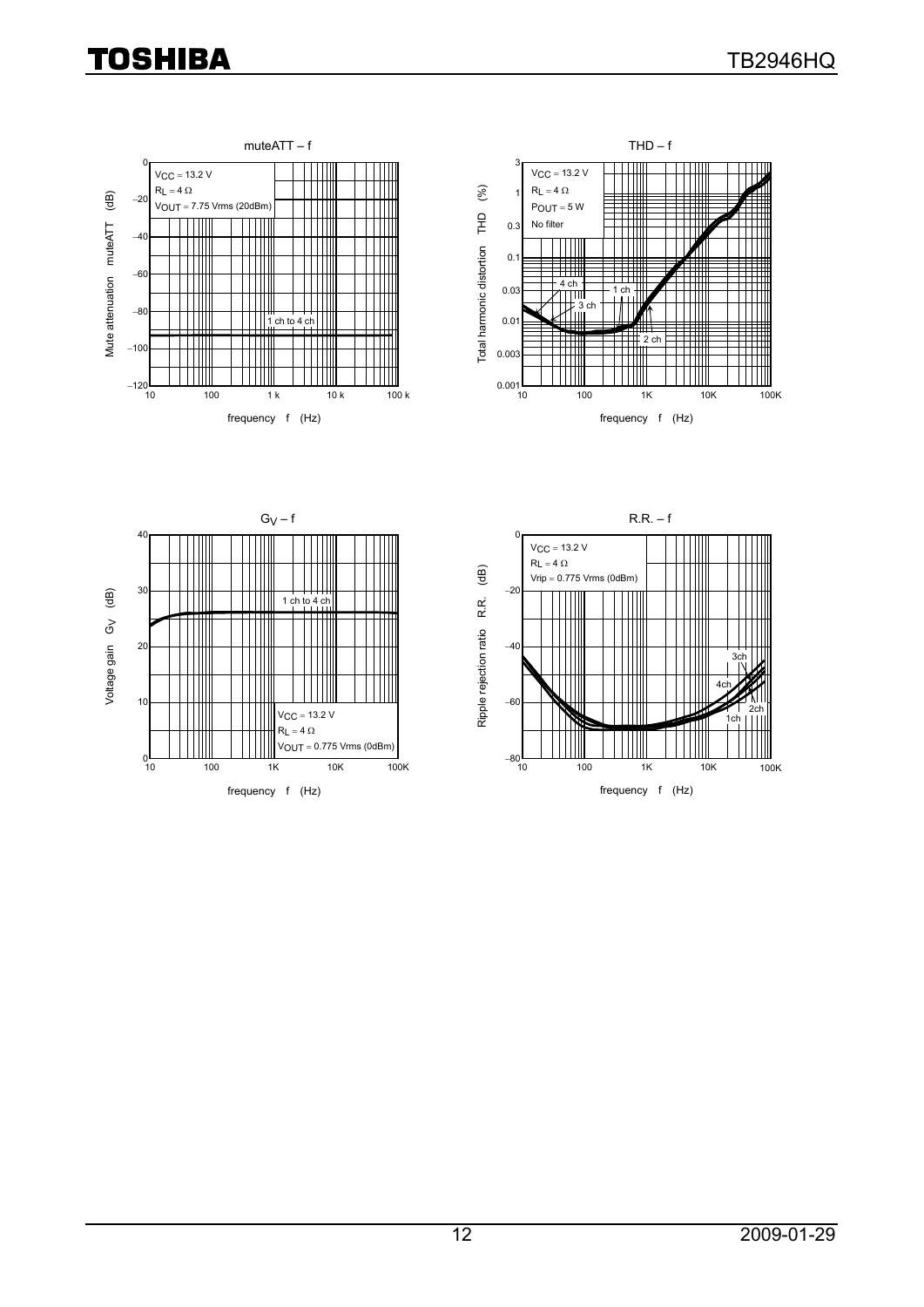









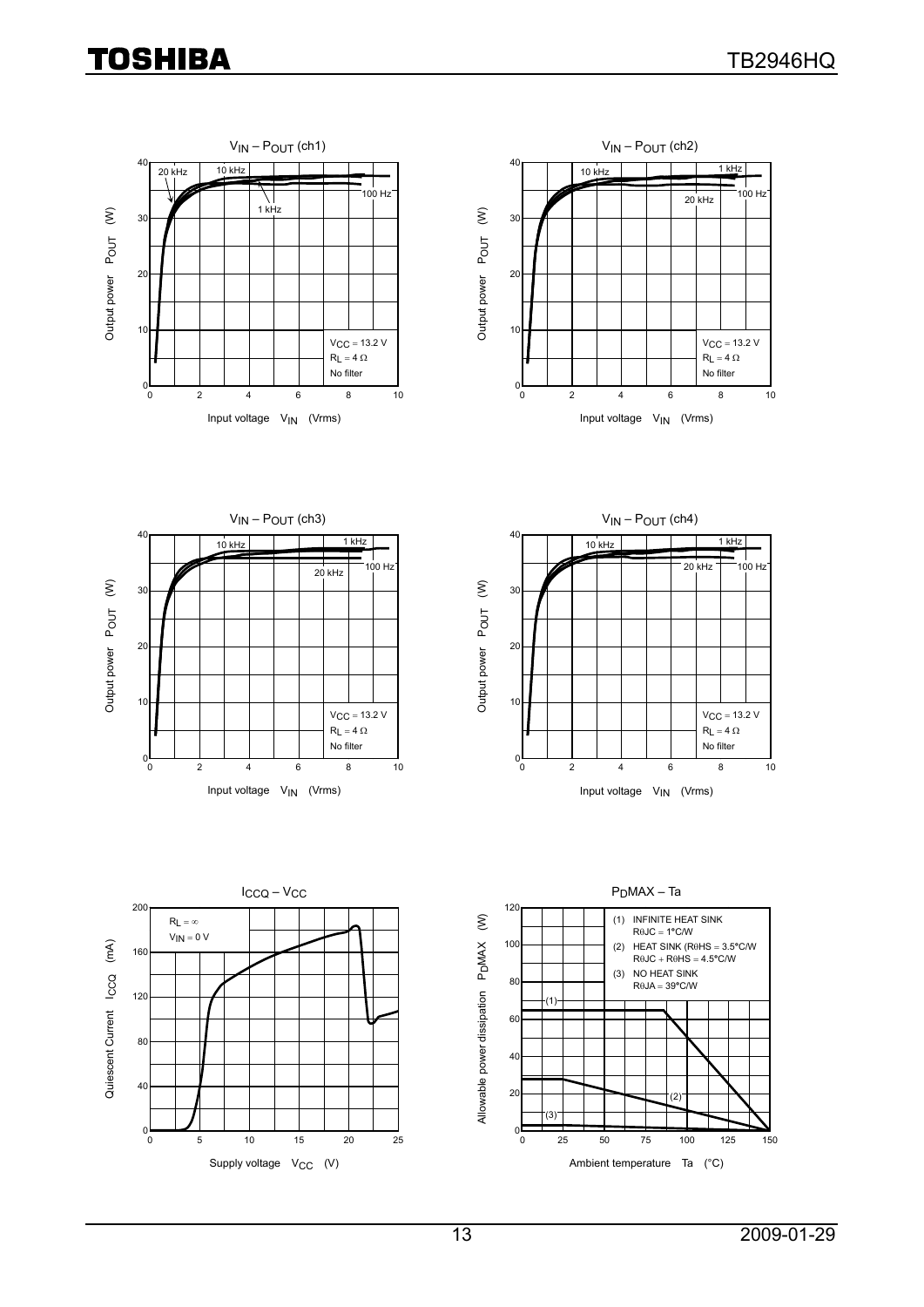









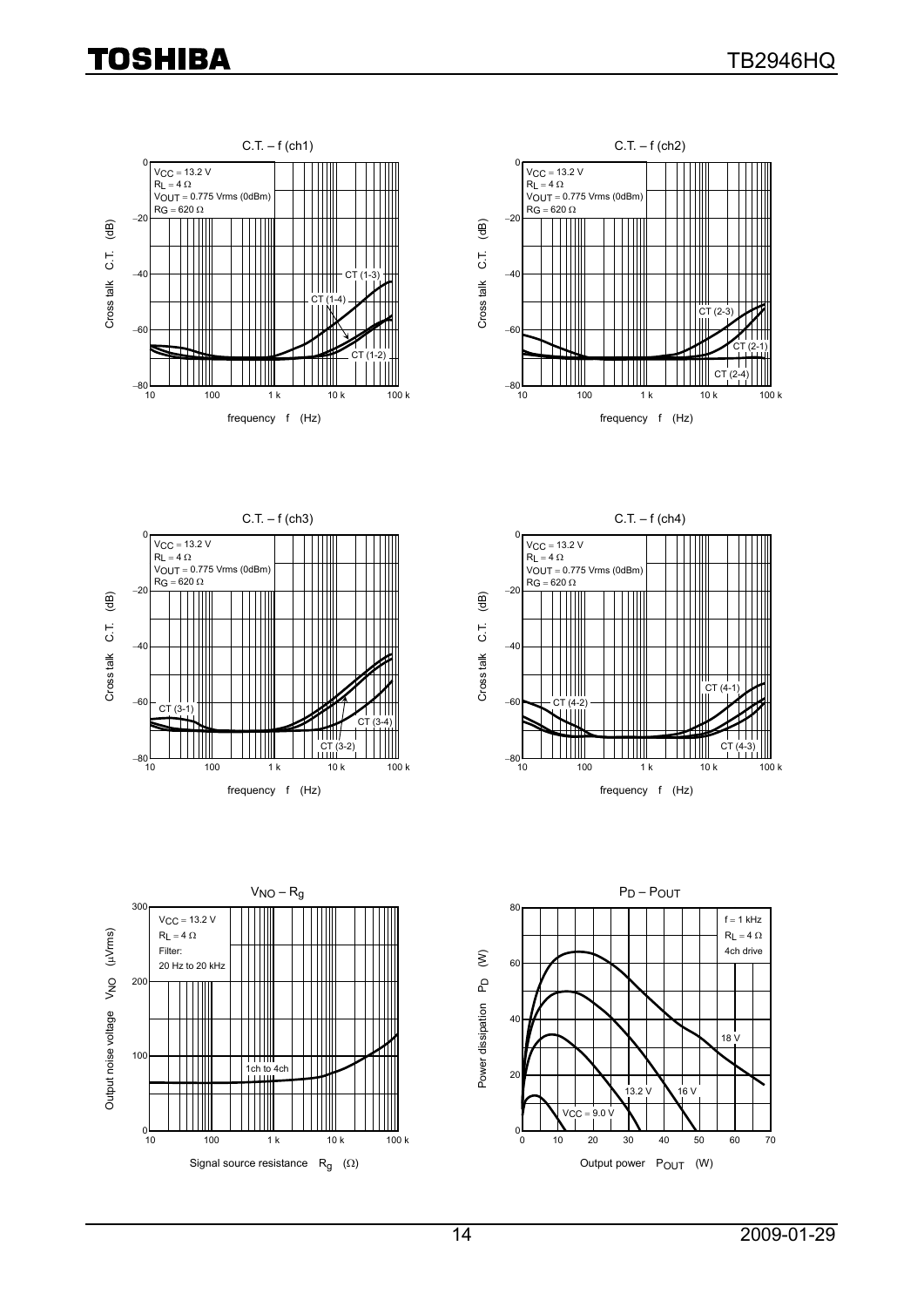#### **Test Board Layout for TOSHIBA 4-Channel Power Circuitry**

The layout diagrams below illustrate the front and back sides of the test board "RP-2024" for testing Toshiba's 4-channel power circuitry, which is housed in a HZIP25-P-1.00F (SPP25) package.

Note 5: This test board is designed to be used for several power amplifiers. Therefore, devices that are externally connected to the power amplifier to be tested must be checked before setting up the test board.

#### **Front Side**



**Back Side** 

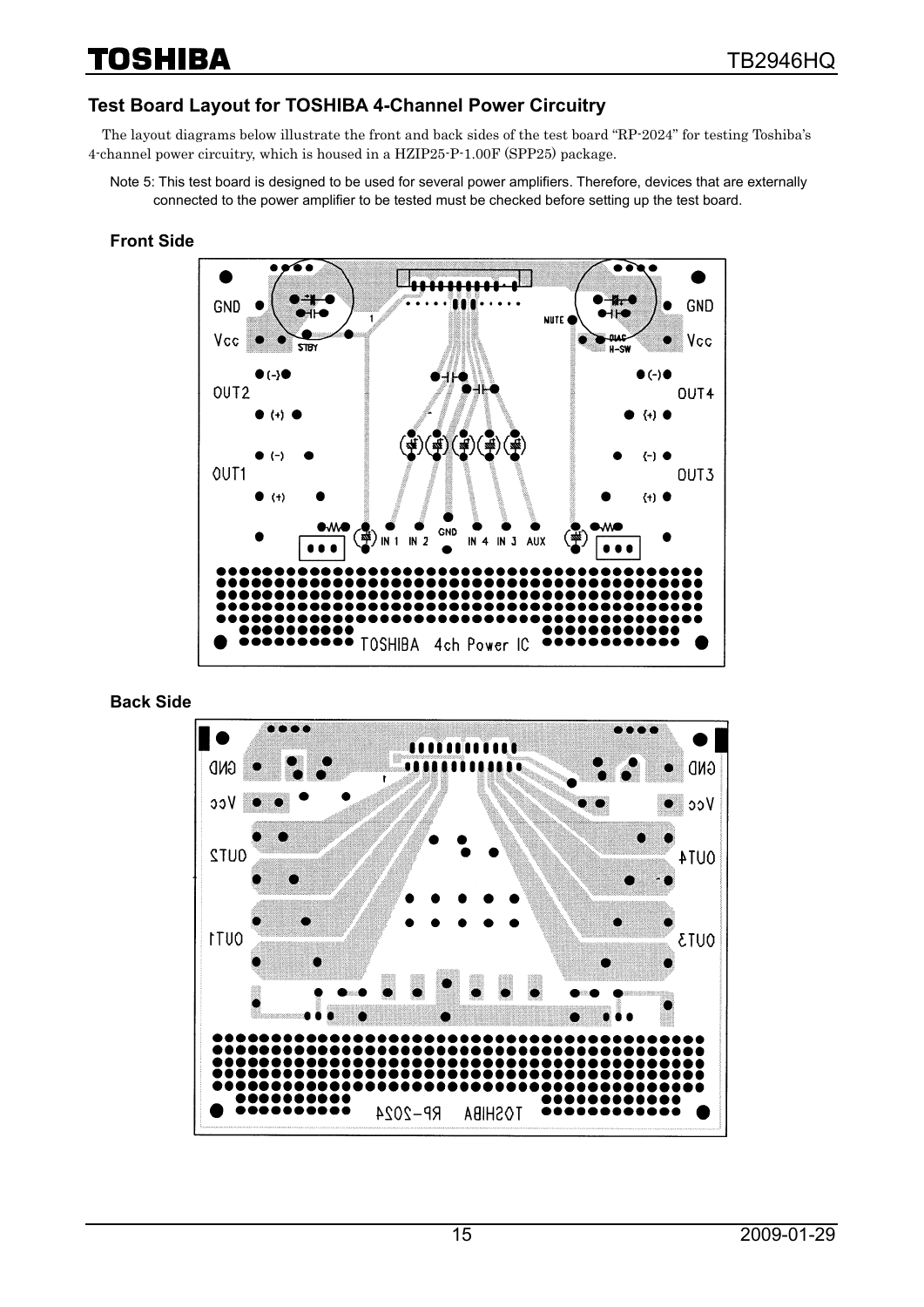### **Package Dimensions**

HZIP25-P-1.00F

Unit: mm



Weight: 7.7 g (typ.)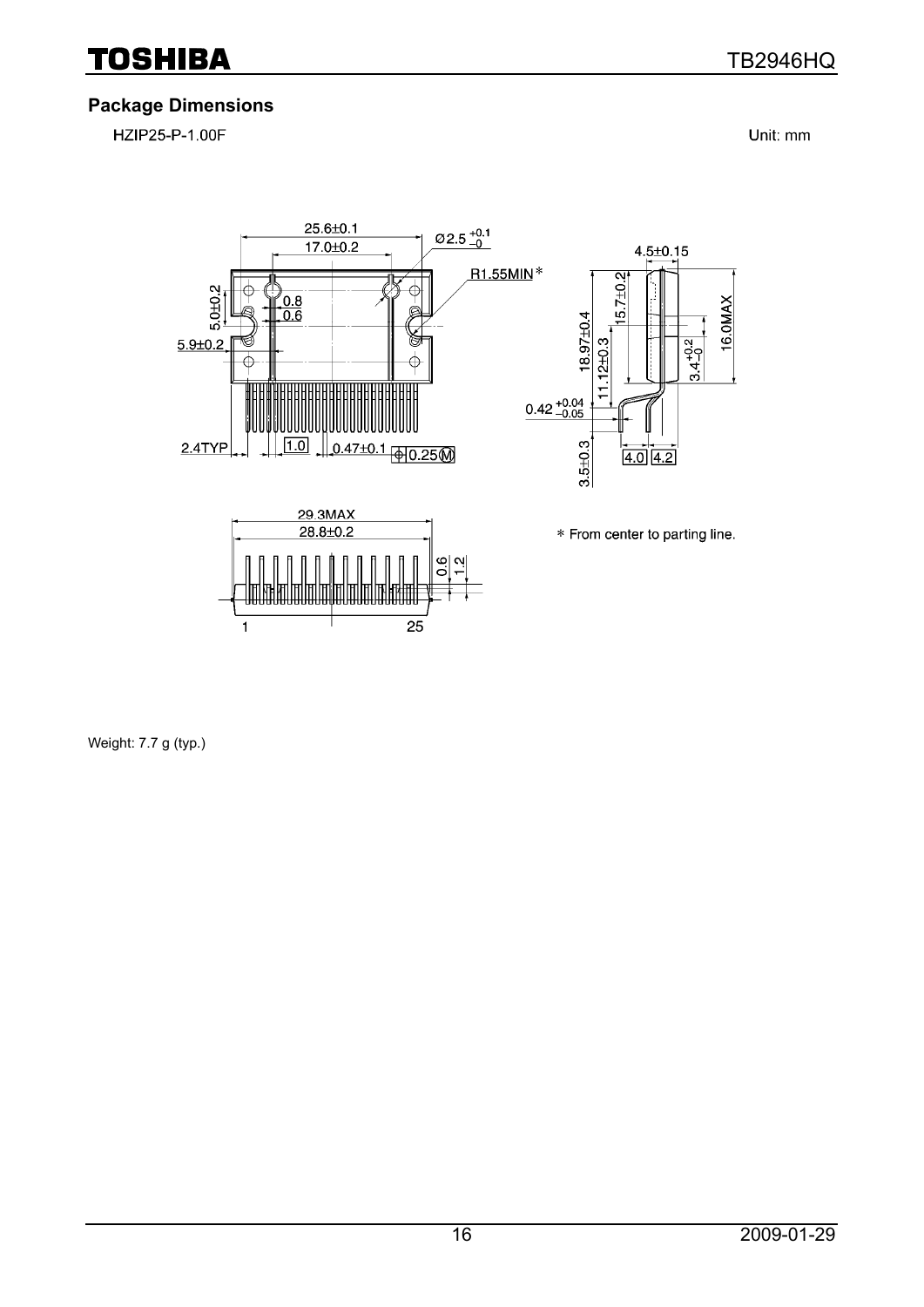- Use an appropriate power supply fuse to ensure that a large current does not continuously flow in case of over current and/or IC failure. The IC will fully break down when used under conditions that exceed its absolute maximum ratings, when the wiring is routed improperly or when an abnormal pulse noise occurs from the wiring or load, causing a large current to continuously flow and the breakdown can lead smoke or ignition. To minimize the effects of the flow of a large current in case of breakdown, appropriate settings, such as fuse capacity, fusing time and insertion circuit location, are required.
- If your design includes an inductive load such as a motor coil, incorporate a protection circuit into the design to prevent device malfunction or breakdown caused by the current resulting from the inrush current at power ON or the negative current resulting from the back electromotive force at power OFF. For details on how to connect a protection circuit such as a current limiting resistor or back electromotive force adsorption diode, refer to individual IC datasheets or the IC databook. IC breakdown may cause injury, smoke or ignition.
- Use a stable power supply with ICs with built-in protection functions. If the power supply is unstable, the protection function may not operate, causing IC breakdown. IC breakdown may cause injury, smoke or ignition.
- Carefully select external components (such as inputs and negative feedback capacitors) and load components (such as speakers), for example, power amp and regulator. If there is a large amount of leakage current such as input or negative feedback condenser, the IC output DC voltage will increase. If this output voltage is connected to a speaker with low input withstand voltage, overcurrent or IC failure can cause smoke or ignition. (The over current can cause smoke or ignition from the IC itself.) In particular, please pay attention when using a Bridge Tied Load (BTL) connection type IC that inputs output DC voltage to a speaker directly.
- Over current Protection Circuit

Over current protection circuits (referred to as current limiter circuits) do not necessarily protect ICs under all circumstances. If the Over current protection circuits operate against the over current, clear the over current status immediately. Depending on the method of use and usage conditions, such as exceeding absolute maximum ratings can cause the over current protection circuit to not operate properly or IC breakdown before operation. In addition, depending on the method of use and usage conditions, if over current continues to flow for a long time after operation, the IC may generate heat resulting in breakdown.

• Thermal Shutdown Circuit

Thermal shutdown circuits do not necessarily protect ICs under all circumstances. If the Thermal shutdown circuits operate against the over temperature, clear the heat generation status immediately. Depending on the method of use and usage conditions, such as exceeding absolute maximum ratings can cause the thermal shutdown circuit to not operate properly or IC breakdown before operation.

• Heat Radiation Design

When using an IC with large current flow such as power amp, regulator or driver, please design the device so that heat is appropriately radiated, not to exceed the specified junction temperature (Tj) at any time and condition. These ICs generate heat even during normal use. An inadequate IC heat radiation design can lead to decrease in IC life, deterioration of IC characteristics or IC breakdown. In addition, please design the device taking into considerate the effect of IC heat radiation with peripheral components.

• Installation to Heat Sink

Please install the power IC to the heat sink not to apply excessive mechanical stress to the IC. Excessive mechanical stress can lead to package cracks, resulting in a reduction in reliability or breakdown of internal IC chip. In addition, depending on the IC, the use of silicon rubber may be prohibited. Check whether the use of silicon rubber is prohibited for the IC you intend to use, or not. For details of power IC heat radiation design and heat sink installation, refer to individual technical datasheets or IC databooks.

About solderability, following conditions were confirmed

- Solderability
	- (1) Use of Sn-37Pb solder Bath
		- solder bath temperature =  $230^{\circ}$ C
		- dipping time  $= 5$  seconds
		- the number of times  $=$  once
		- · use of R-type flux
	- (2) Use of Sn-3.0Ag-0.5Cu solder Bath
		- solder bath temperature =  $245^{\circ}$ C
		- dipping time  $= 5$  seconds
		- $\cdot$  the number of times = once
		- $\cdot$  use of R-type flux